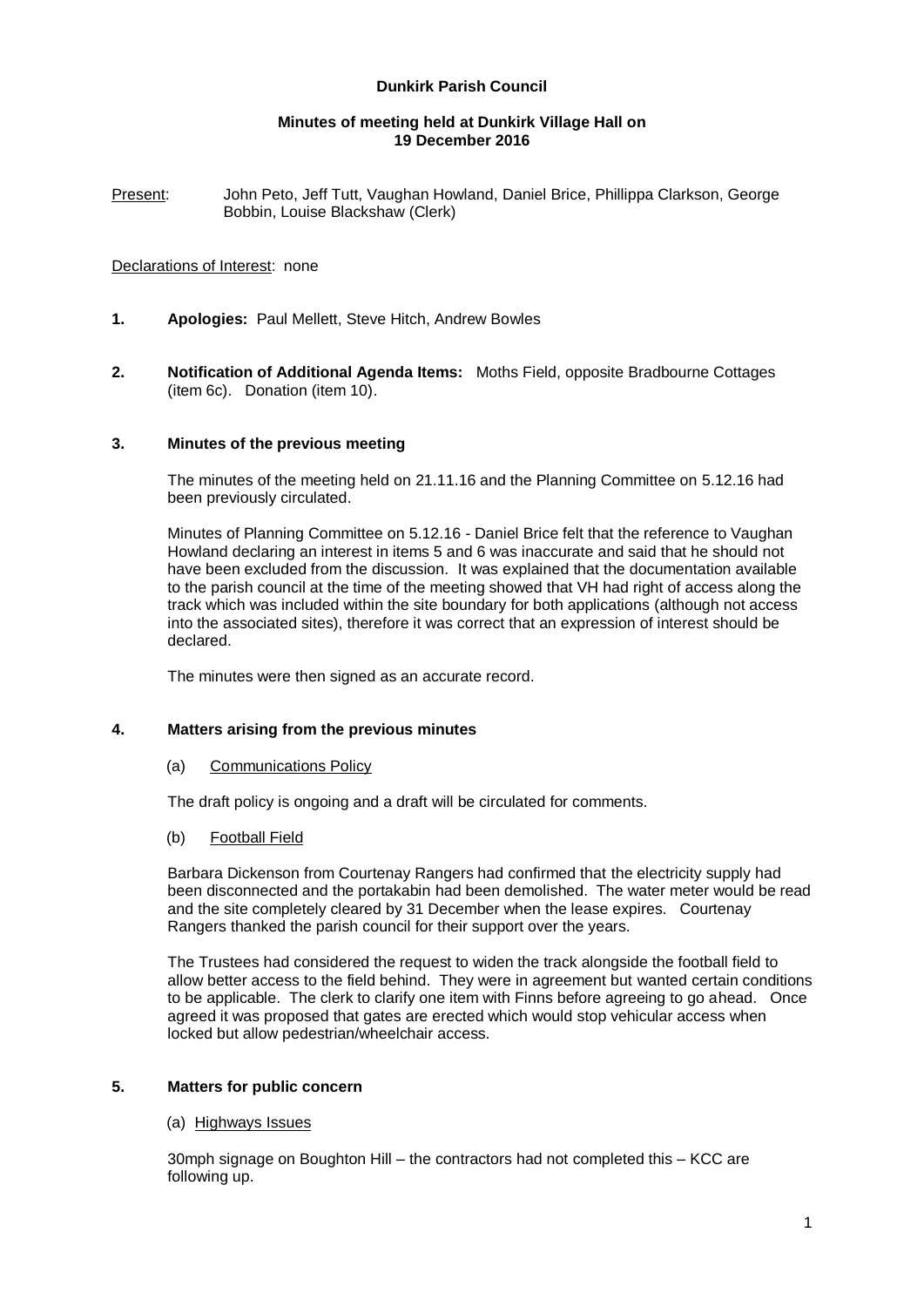Yellow lines opposite Woodmans Hall – have now been installed.

Courtenay Road/Dawes Road - resurfacing and strengthening works had finished. The road surface on the residential part of the road was now settling down and improving over time.

## (b) Footpaths, Hedges and Verges

The hedge alongside Staplestreet Road/Orchard Gate development had been cut back. Once the properties are sold it becomes the property owners' responsibility maintain them.

Dawes Road – it was reported that although the hedge on one side of the road has been cut back, the hedge on the opposite site is overhanging and requires cutting back. Gary Gibb to be informed as he had dealt with the property owner over the same issue previously.

Tree Preservation Order – trees behind Dunkirk School. The clerk reported that the application had been acknowledged but not investigated yet.

## (c) Crime Update

The crime update for October (taken from the [www.police.uk](http://www.police.uk/) website) was tabled and noted.

Handrail – Staplestreet Road. The invoice for the repair had been sent to the driver of the vehicle which had caused the damage. It was thought that he may attend the meeting to discuss the issue but unfortunately he hadn't turned up. To be reviewed at the next meeting.

# **6. Planning**

## (a) Receive Decisions

16/506574/FULL - United Agri Products Ltd London Road - To extend site into and obtain change of use to a parcel of land immediately to the rear of the current site to provide additional parking together with turning facilities for lorries. Approved.

16/507451/FULL- Applegarth Dawes Road - Demolition of existing garage and construction of single storey side extension. Approved.

# (b) Consider Applications

None.

### (c) Planning Enforcement

Moths Field, land opposite Bradbourne Cottages. A mobile home had been installed on the site at the end of the previous week. It had been immediately reported to Enforcement and a Temporary Stop Notice had been issued. It was reported that the mobile has since been moved to behind the barn. The clerk to notify Enforcement as it was believed to be in breach of the Stop Notice.

Old Builders Yard – it was noted that signage and fencing has now been erected.

Land adjacent 85 Courtenay Road – an enforcement officer has visited the site and will be in touch with Mr Tooth to discuss the planning breach.

The meeting with James Freeman (Head of Planning) and Peter Hinckesman (Planning Enforcement) had been arranged for 9 January. The clerk will provide a summary of outstanding cases for discussion at the meeting.

# **7. Finance**

(a) Finance Report: The report and monthly cash account had previously been circulated and were taken as read. It was noted that the VAT reclaim of £440.20 for April-October 2016 had been received.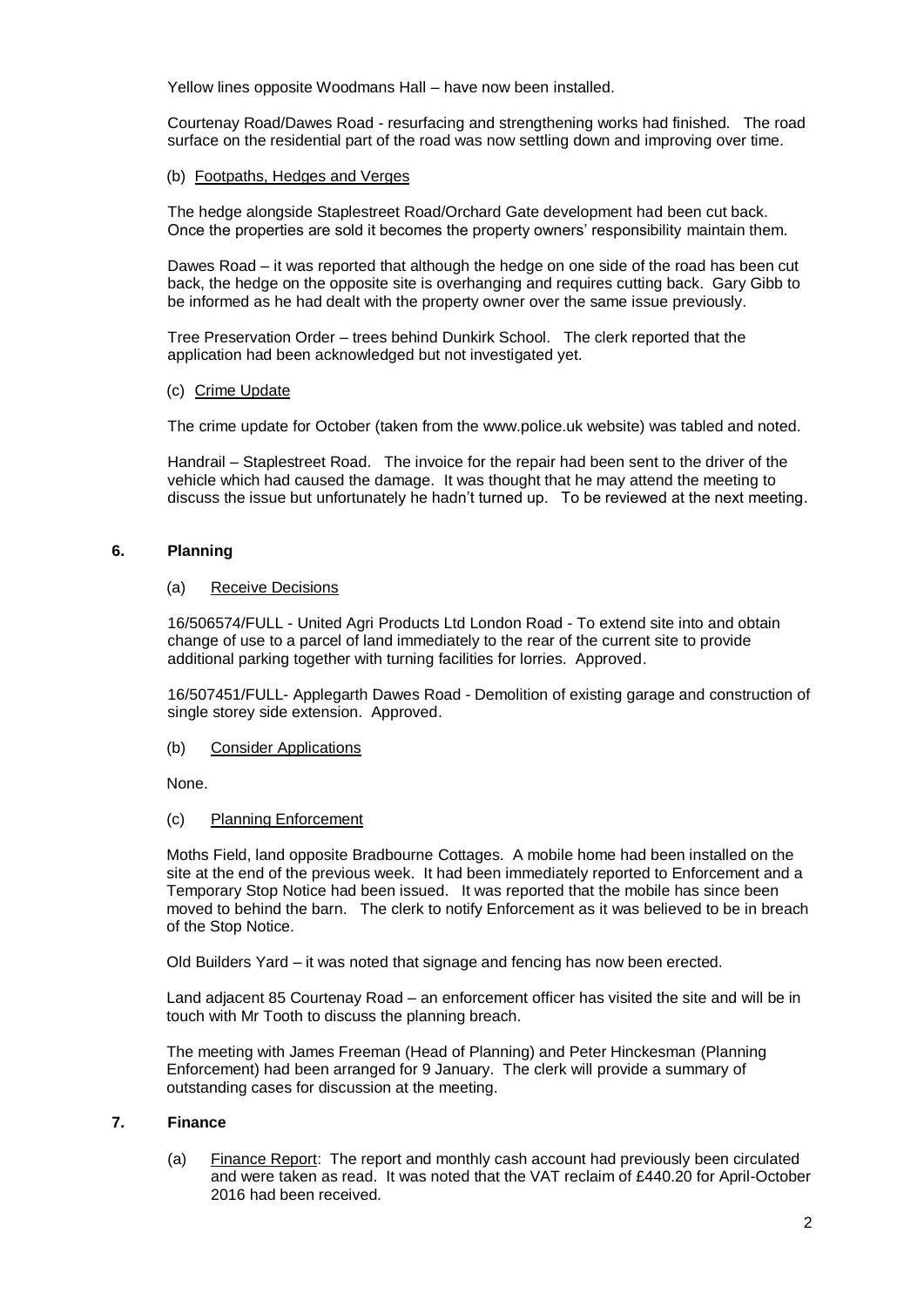| Cheque   Payee |               | Description                        | Amount    | <b>VAT</b>     | Total     |
|----------------|---------------|------------------------------------|-----------|----------------|-----------|
| No.            |               |                                    |           |                |           |
| 1226           | <b>HMRC</b>   | <b>PAYE for Clerk</b>              | £96.80    | ٠              | £96.80    |
| 1227           | L Blackshaw   | Clerk wages/office allowance       | £406.75   | ۰              | £406.75   |
| 1228           | M Bradley     | War memorial clean                 | £35.00    | £7.00          | £42.00    |
| 1229           | PFL           | Streetlight repairs (Fernleigh     | £482.00   | £96.40         | £578.40   |
|                |               | Close/ Stoney Rd)                  |           |                |           |
| 1229           | PFL           | Streetlight repair (Stoney Road)   | £119.25   | £23.85         | £143.10   |
| 1229           | <b>PFL</b>    | Streetlight repair (Dunkirk Rd     | £84.25    | £16.85         | £101.10   |
|                |               | South)                             |           |                |           |
| 1230           | <b>SLCC</b>   | <b>Annual Subscription</b>         | £93.00    | $\blacksquare$ | £93.00    |
| 1231           | Swale Borough | 100x Property marking kits         | £260.00   | -              | £260.00   |
|                | Council       |                                    |           |                |           |
| <b>DDR</b>     | <b>EDF</b>    | Streetlight Electricity (November) | £210.56   | £42.11         | £252.67   |
|                | <b>TOTAL</b>  |                                    | £1,787.61 | £186.21        | £1,973.82 |

(b) Payments: The following payments were proposed, seconded and approved.

# (c) Precept 2017/18

The Precept for 2017/18 was discussed. It was proposed, seconded and unanimously agreed to submit a Precept with 0% increase on the payment received in 2016/17. The proposed tax base set by Swale Borough Council for 2017/18 is £495.44 which would therefore result in a decrease to council tax payers of 2.55%.

# (d) 2017/18 Draft Budget

The draft budget previously circulated for 2017/18 was discussed. Additional items for inclusion in the budget were proposed – additional streetlighting and additional notice board. A revised budget to be prepared for the next meeting.

# **8. Neighbourhood Plan**

Jeff Tutt gave an update. The Planning Consultant is currently reviewing a revised draft of the Plan which will then be ready for the public to view.

The public consultation on proposed amendments to the conservation areas is due to take place in January.

### **9. Correspondence**

The following items of correspondence had been received, and previously circulated by email:

| 22/11/16 | Swale Borough<br>Council | Consultation on Local Validation Checklist for planning<br>applications (deadline 23/12/16) |  |
|----------|--------------------------|---------------------------------------------------------------------------------------------|--|
| 21/11/16 | <b>KALC</b>              | Dynamic Councillor training (Selling Village Hall) - 7/1/17                                 |  |
| 22/11/16 | KALC                     | <b>KCC Volunteer Support Warden Scheme</b>                                                  |  |
| 24/11/16 | <b>KCC</b>               | Bus Transport Select Committee - Survey (deadline 4/12/16)                                  |  |
| 30/11/16 | Faversham TC             | Faversham Local Engagement Forum minutes 12/10/16. Jeff                                     |  |
|          |                          | Tutt will attend the next meeting.                                                          |  |
| 5/12/16  | <b>KALC</b>              | Kent Minerals and Waste Sites Plans - Call for Sites -                                      |  |
|          |                          | (deadline 30/1/17)                                                                          |  |
| 13/12/16 | <b>KALC</b>              | <b>Weekly Rural Police Update</b>                                                           |  |
| 13/12/16 | <b>KALC</b>              | Bulletin on national developments and meetings - 9.12.16                                    |  |
| 15/12/16 | <b>KALC</b>              | Provisional Local Government Finance Settlement - No                                        |  |
|          |                          | extension of referendum principles                                                          |  |